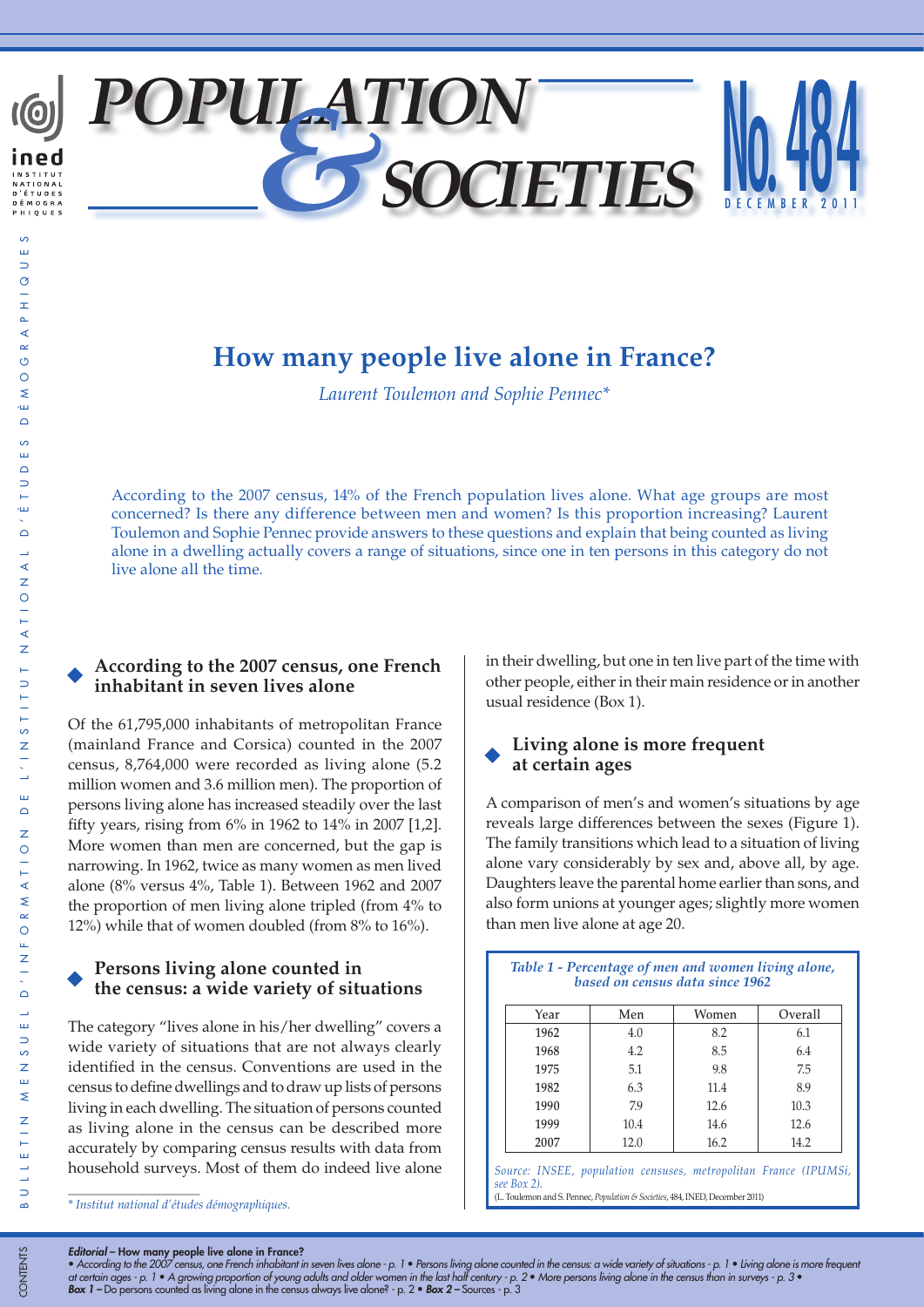In adulthood, the proportion of women living alone declines after age 22, falling to a minimum of below 8% at age 40, before rising sharply again at the oldest ages. For men, the proportion peaks at 20% around age 26 then



#### **Box 1**

# **Do persons counted as living alone in the census always live alone?**

The census counts dwellings and the inhabitants of these dwellings. In census-based databases, each individual is assigned to just one dwelling [1]. However, a non-negligible proportion of persons share their time between several usual residences [6]. According to the household surveys conducted by the French statistical office (INSEE) using a different and more detailed information collection method (see Box 2) an estimated 3.3% of the population concerned.

Among children, as the proportion whose parents are separated increases with age, "multi-residence" also increases with age. It reaches a peak at age 20, when one in nine young adults share their time between more than one usual residence

> *Figure 4 - Percentage of persons with more than one usual residence, by age*



(L. Toulemon and S. Pennec, *Population & Societies*, 484, INED, December 2011)

falls, remaining at a steady 15% up to age 70. The sharp rise with age in the proportion of women living alone (8% at age 40 and 55% at age 80) results from higher rates of widowhood for women than for men, and the departure of children from lone-parent families. Conversely, men live alone more frequently than women before age 50, notably after a separation; at these ages, mothers separated from their partner more often live with their children. From age 52, the proportion of women living alone overtakes that of men, as the number of widows increases.

# **A growing proportion of young adults and older women in the last half century**

The situations that cause people to live alone at different ages have evolved over time (Figure 2). In 1962, most persons living alone were elderly, and mainly elderly women. Few young people lived alone, as they often left the parental home to marry, either immediately or shortly afterwards. Between 1962 and 1982, as time spent in education increased and young men and women became

(Figure 4). Multi-residence is very rare around age 35 (below 1%) but becomes more frequent thereafter, reaching 4% at age 65 before falling again at the highest ages. The differences between men and women are small [6].

While the census identifies persons who "usually" live alone (in their main residence), surveys divide persons "living alone" into four categories (Table 2). The simplest category comprises persons who always live alone in a single dwelling. They represent 12.5% of inhabitants, plus a further 0.2% who always live alone but in two or more residences, making a total of 12.7%. A further 1.5% of individuals sometimes live alone. Some have two dwellings and live alone in one of them (0.6%); others live in just one dwelling and are alone only part of the time because they live with people who are sometimes in the dwelling and sometimes elsewhere (0.9%).

Hence one in ten persons who live alone are only "intermittently" alone. Persons with two dwellings generally live with other people in at least one of these dwellings: at all ages, the persons concerned are less often "always alone" than those with just one dwelling.

| Table 2 - Distribution of individuals by situation in dwelling |  |  |  |
|----------------------------------------------------------------|--|--|--|
| and number of usual residences (%).                            |  |  |  |

| Situation in dwelling                                                                  | Number of dwellings |               |         |  |  |  |
|----------------------------------------------------------------------------------------|---------------------|---------------|---------|--|--|--|
|                                                                                        | One                 | More than one | Overall |  |  |  |
| - always alone<br>Lives:                                                               | 12.5                | 0.2           | 12.7    |  |  |  |
| - sometimes alone                                                                      | 0.9                 | 0.6           | 1.5     |  |  |  |
| - never alone                                                                          | 83.3                | 2.4           | 85.8    |  |  |  |
| Overall                                                                                | 96.8                | 3.2           | 100.0   |  |  |  |
| Sources: INSEE surveys which used the table of dwelling occupants in 2006<br>and 2007. |                     |               |         |  |  |  |
| Note: For consistency with Table 1, persons enumerated in communal                     |                     |               |         |  |  |  |

*establishments are included among persons not living alone.*  (L. Toulemon and S. Pennec, *Population & Societies*, 484, INED, December 2011)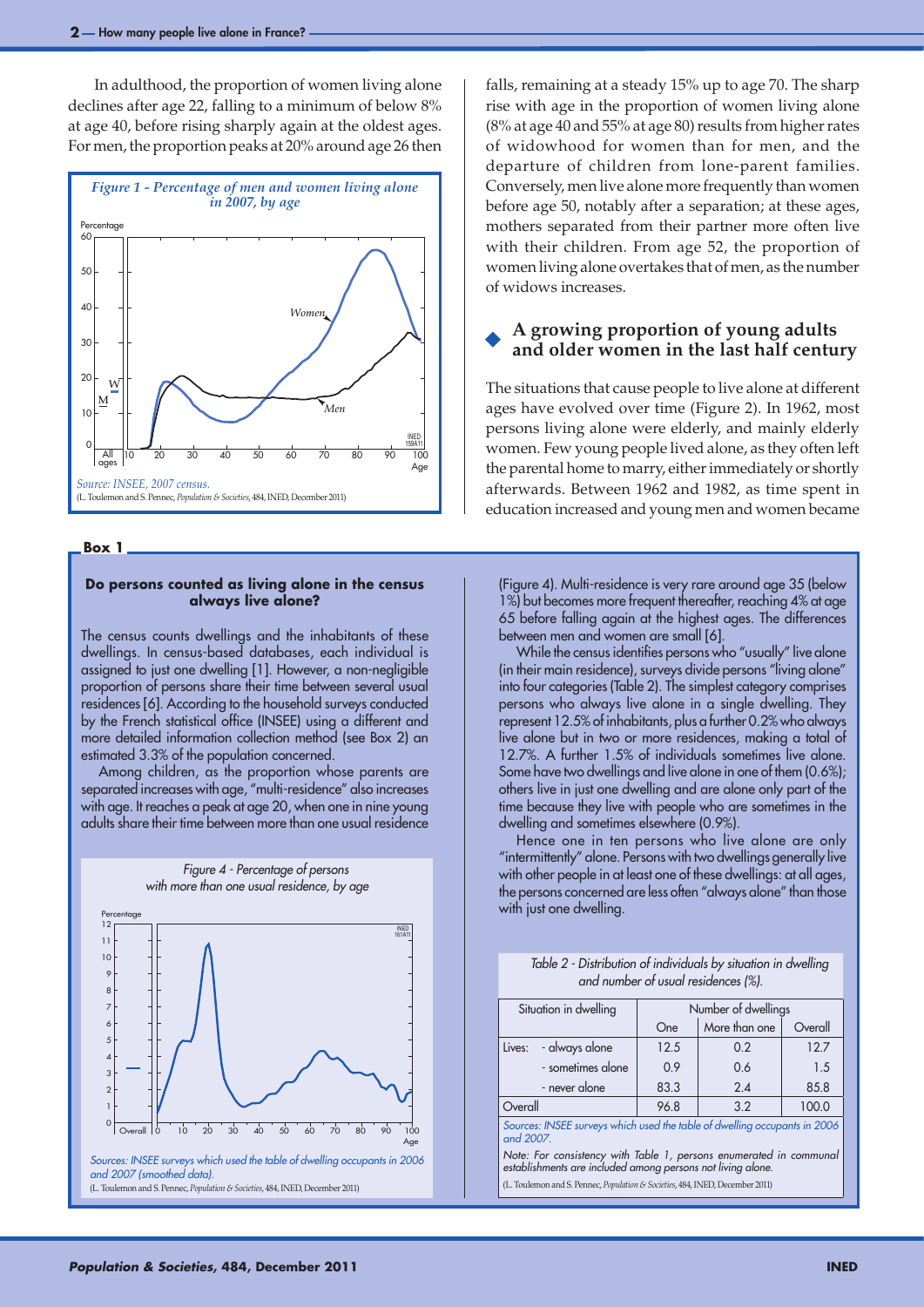more independent, a growing number of persons in their 20s now lived alone.

Between 1982 and 2007, as the age at entry into first union increased, the proportion of young people living alone doubled [3]. Separations also became more frequent, resulting in fewer couples and a rising proportion of persons living alone, up to age 60 for



### **Box 2**

#### **Sources**

### The census

Individuals are asked to complete the census form in their main residence, i.e. the dwelling where they live for most of the year. In dwellings which are the main residence of at least one person, one of the occupants draws up a list of permanent occupants of the dwelling and a list of "non-permanent" occupants who are normally enumerated elsewhere: adult children living elsewhere as students, persons living temporarily in the dwelling but whose main residence is elsewhere, persons usually living in the dwelling but in a communal establishment for more than one month at the time of the census. Each permanent occupant then fills in an individual census form. Information from these forms is used to compile statistics about the population. The 2007 census results are based on the forms completed from 2005 to 2009. Persons living in a communal establishment (workers' hostel, student residence, retirement home, long-stay hospital, religious community, accommodation centre, prison, military barracks) are enumerated separately, as are mobile home occupiers, sailors and homeless persons.

## Census data can be downloaded from the Internet

A series of datasets based on individual census data collected from 2006 to 2008 can be downloaded from the INSEE website (http://www.recensement.insee.fr). In addition, individual data from many countries of the world, including France, are accessible and downloadable on the Internet, thanks to the efforts of the University of Minnesota for the

women and age 70 for men [4]. Between ages 60 and 80, the effect of lower mortality – and hence fewer widows and widowers – is cancelled out by the increase in separations. At advanced ages – above 80 years for women and 90 years for men – the proportion of persons living alone continues to rise. This reflects the steady increase in the age at which older adults move into retirement homes, along with a sharp decrease in the proportions of elders living with their children: the autonomy of older adults is enhanced by better health and a higher standard of living [5].

# **More persons living alone in the census than in surveys**

The proportion of persons counted in the census as living alone in their dwelling (14.2%) is identical to that obtained in surveys by adding together persons who always live alone (12.7%) to those who live alone only part of the time (1.5%, see Box 1). It is as if these persons were always enumerated in the dwelling where they live alone, even if they also usually live elsewhere. The estimation based on the Labour Force Survey (13.3%) gives an intermediate figure, corresponding to the proportion of persons living alone "on the survey date" (13.4%). In short, only a rather vague figure can be given

IPUMS-I project (Integrated Public Use Microdata Series, International, https://international.ipums.org/international).

### INSEE surveys use a new table of dwelling occupants

Since 2004, most INSEE surveys (except the Labour Force Survey) are based on a list of dwelling occupants that includes all persons usually living in the dwelling, even if they also live elsewhere and if the dwelling where the survey takes place is not their main residence. This list contains information on each occupant's other dwellings, if any, and their usual pattern of presence in each one. To compare survey results with those of the census of January 2007, we use here the surveys of 2006 and 2007: statistical survey on income and living conditions (SRCV, 2006 wave); survey on living environment and security (CVS, 2006 and 2007 waves); permanent survey on living conditions (EPCV, 2006); transport survey 2007. The survey samples comprise 150,200 persons in all. The patterns of time sharing between several dwellings are very varied, and may be weekly, bi-weekly, monthly, annual, etc. Persons considered to have more than one residence are those who spend at least one month per year in a second dwelling. To make our estimates, each survey is given the same weight, and each sample is weighted to represent the population as a whole. The resulting data, collated and prepared by Thomas Denoyelle, were kindly supplied to us by the INSEE Statistical Methods unit.

The Labour Force Survey only contains one question on the possible existence of a second usual residence, and identifies very few situations of multi-residence. The 2006 and 2007 waves of the Labour Force Survey are accessible via the Quetelet network.